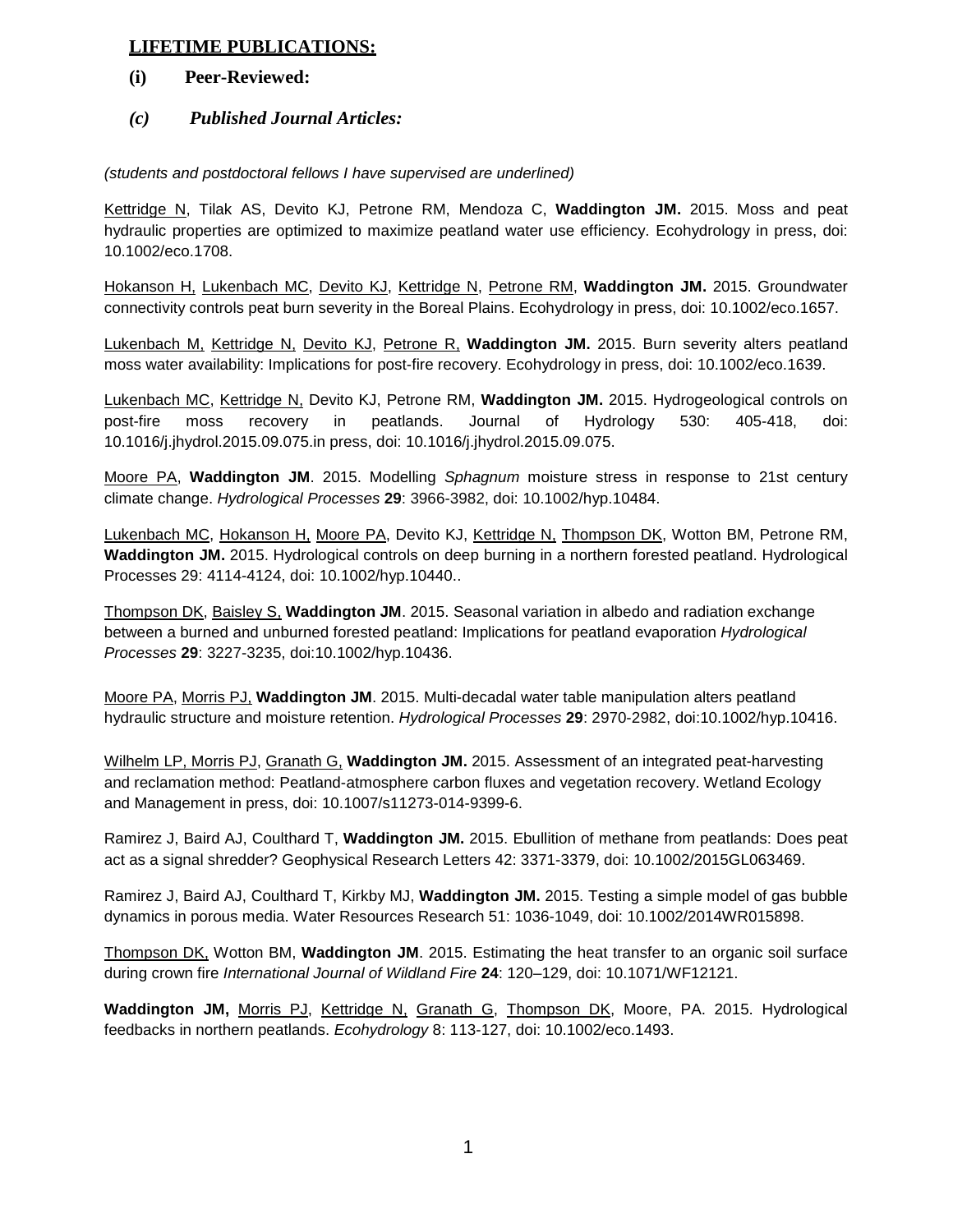Kettridge N, Turetsky MR, Sherwood JH, Thompson DK, Miller CA, Benscoter BW, Flannigan MD, Wotton M, **Waddington JM.** 2015. Moderate drop in water table increases peatland vulnerability to post-fire regime shift. Nature Scientific Reports 5: 8063, doi:10.1038/srep08063.

Thompson DK, Benscoter BW, **Waddington JM**. 2014. Water balance of a burned and unburned forested boreal peatland. *Hydrological Processes* **28**: 5954-5964, doi: 10.1002/hyp.10074.

Comas X, Kettridge N, Binley A, Slater L, Parsekian A, Baird AJ, Strack M, **Waddington JM**. 2014. The effect of peat structure on the spatial distribution of biogenic gases within bogs. *Hydrological Processes* **28**: 5483- 5494, doi: 10.1002/hyp.10056.

Thompson DK, **Waddington JM**. 2014. A Markov chain method for simulating bulk density profiles in boreal peatlands. *Geoderma* **232-234**: 123-129, doi: 10.106/j.geoderma.2014.04.032.

Turetsky MR, Kotowska A, Bubier B, Dise NB, Crill P, Hornibrook E, Minkinnen K, Moore TR, Myers-Smith IH, Nykänen H, Olefeldt D, Rinne J, Saarnio S, Shurpali N, **Waddington JM**, White J, Wickland K, Wilmking M. 2014. A synthesis of methane emissions from 71 northern, temperate, and subtropical wetlands. *Global Change Biology* **20**: 2183-2197, doi: 10.1111/gcb.12580.

Kettridge N, Humphrey R, Smith JA, Lukenbach MC, Devito KJ, Petrone RM, **Waddington JM**. 2014. Burned and unburned peat water repellency: Implications for peatland evaporation following wildfire. *Journal of Hydrology* **513**: 335-341, doi: 10.1016/j.jhydrol.2014.03.019.

Klapstein SJ, Turetsky MR, McGuire AD, Harden JW, Czimczik CI, Xiaomei X, Chanton JP, **Waddington JM**. 2014. Controls on the rate and age of methane released through ebullition from Alaska peatlands following permafrost degradation. *Journal of Geophysical Research* **119**: 418-431, doi: 10.1002/2013JG002441.

Kettridge N, **Waddington JM**. 2014. Towards quantifying the negative feedback regulation of peatland evaporation to drought. *Hydrological Processes* **28**: 3728-3740, doi: 10.1002/hyp.9898.

Pypker TG, Moore PA, **Waddington JM**, Hribljan JA, Chimner RA. 2013. Shifting environmental controls on CH4 fluxes in a sub-boreal peatland. *Biogeosciences* **10**: 7971-7981, doi:10.5194/bgd-10-11757-2013.

Moore PA, Pypker TG, **Waddington JM**. 2013. Effect of long-term water table manipulation on peatland evapotranspiration. *Agricultural and Forest Meteorology* **178**: 106-119, doi: 10.1016/j.agrformet.2013.04.013.

Sherwood JH, Kettridge N, Thompson DK, Morris PJ, Silins U, **Waddington JM**. 2013. Effect of drainage and wildfire on peat hydrophysical properties. *Hydrological Processes* **27**: 1866-1874, doi: 10.1002/hyp.9820.

Kettridge N, Thompson DK, Bombonato L, Turetsky MR, Benscoter BW, **Waddington JM**. 2013. The ecohydrological functioning of forested peatlands: Simulating the effects of tree shading on peatland evaporation and moss species composition*. Journal of Geophysical Research* in press. **118**: 1-14, doi: 10.1002/jgrg.20043.

Thompson DK, **Waddington JM**. 2013. Wildfire effects on vadose zone hydrology in forested boreal peatland microforms. *Journal of Hydrology* **486:** 48-56, doi: 10.1016/j.hydrol.2013.01.014.

Thompson DK, Waddington JM. 2013. Peat properties and water retention in boreal forested peatlands subject to wildfire disturbance. *Water Resources Research* **49:** 3651-3658, doi: 10.1002/wrcr.20278.

Fan Z, McGuire AD, Turetsky MR, Harden JW, **Waddington JM**, Kane ES. 2013. The response of soil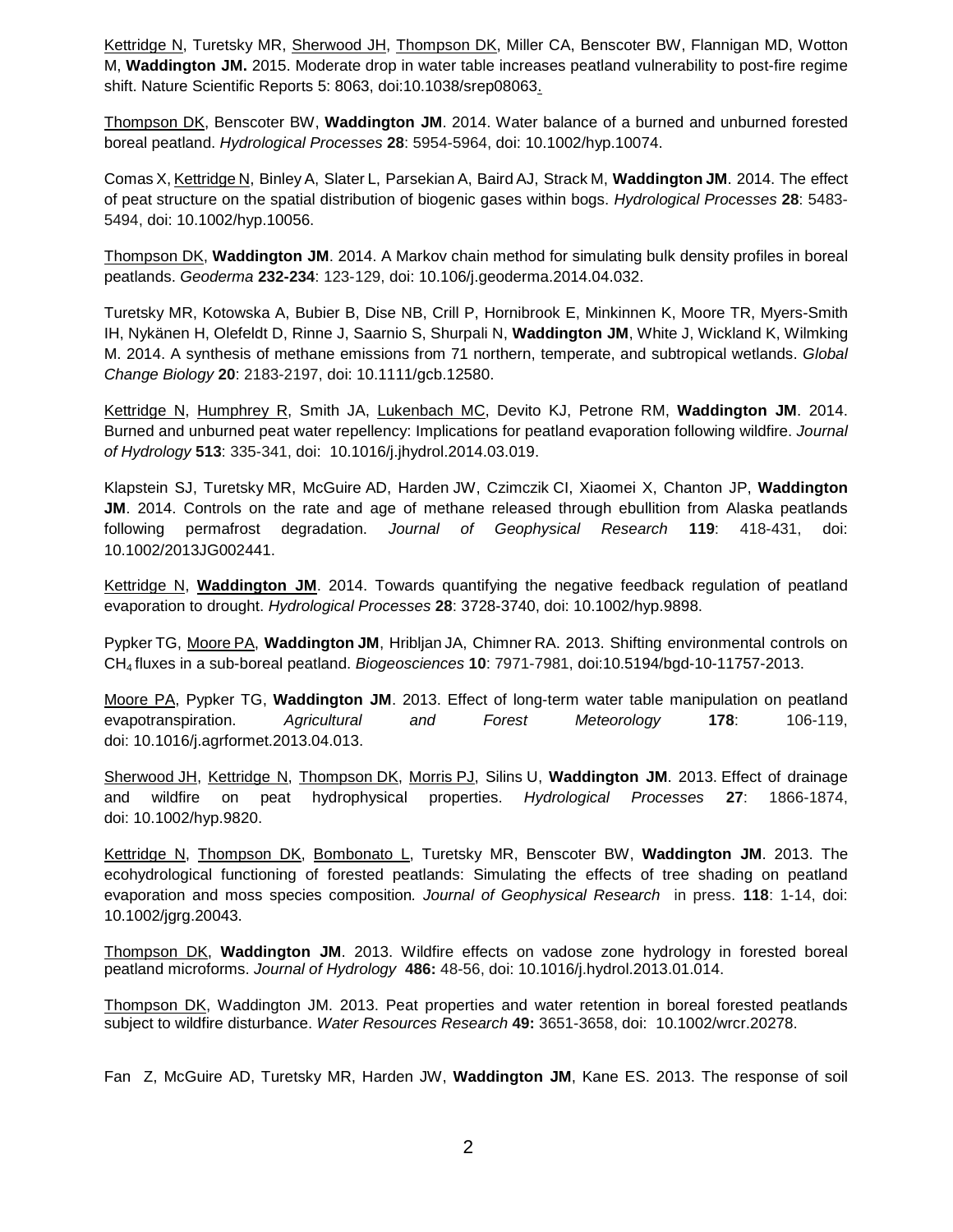organic carbon of a rich fen peatland in interior Alaska to projected climate change. *Global Change Biology*  **19:** 604 – 620, doi: 10.1111/gcb.12041.

Macrae ML, Devito KJ, Strack M, **Waddington JM**. 2013. Effect of water table drawdown on peatland nutrient dynamics: Implications for climate change. *Biogeochemistry* **112**: 661-676, doi: 10.1007/s10533- 012-9730-3.

Kettridge N, Kellner E, Price JS, **Waddington JM**. 2013. Peat deformation and biogenic gas bubbles control seasonal variations in peat hydraulic conductivity. *Hydrological Processes* **27**: 3208–3216, doi: 10.1002/hyp.9369.

Kettridge N, Binley A, Comas X, Cassidy NJ, Baird AJ, Harris A, van der Kruk J, Strack M, Milner A, **Waddington JM**. 2012. Do peatland microforms move through time? Examining the development history of a patterned peatland using ground penetrating radar. *Journal of Geophysical Research* **117**: G03030, doi:10.1029/2011JG001876.

Kettridge N, Thompson DK, **Waddington JM**. 2012. Impact of wildfire on the thermal behavior of a northern peatland: Observation and model simulations. *Journal of Geophysical Research* **117**: G02014, doi:10.1029/2011JG001910.

Waddington JM, Thompson DK, Wotton BM, Quinton WL, Benscoter BW, Baisley SA, Flannigan MD, Turetsky MR. 2012. Examining the utility of the Canadian Forest Fire Weather Index System in boreal peatlands. *Canadian Journal of Forest Research* **42**: 47-58, doi: 10.1139/x11-162.

Duval TP, **Waddington JM**. 2012. Climate and landscape controls on calcareous fen peat pore-water dynamics. *Hydrology Research* **43**: 780-797, doi:10.2166/nh.2011.127.

Rowlands DS, Pearce E, Aboud A, Gibala MJ, Donato S, **Waddington JM**, Green JG, Tarnopolsky MA. 2012. Oxidative stress, inflammation and muscle soreness in an 894-km relay trail run. *European Journal of Applied Physiology* **12**: 1839-1848, doi:10.1007/s00421-011-2163-1.

Duval TP, **Waddington JM**, Branfireun BA. 2012. Hydrological and biogeochemical controls on plant species distribution in calcareous fens. *Ecohydrology* **5:** 73-89, doi: 10.1002/eco.202.

Duval TP, **Waddington JM**. 2011. Extreme variability of water table dynamics in temperate calcareous fens: Implications for biodiversity. *Hydrological Processes* **25**: 3790-3802, doi:10.1002/hyp.8109.

Strack M, Tóth K, Bourbonniere RA, **Waddington JM**. 2011. Dissolved Organic Carbon production and runoff quality in cutover and restored peatlands. *Ecological Engineering* **37**: 1998–2008, doi:10.1016/j.ecoleng.2011.08.015.

Morris PJ, **Waddington JM**, Benscoter BW, Turetsky MR. 2011. Conceptual frameworks in peatland ecohydrology: Looking beyond the two-layered (acrotelm-catotelm) model. *Ecohydrology* **4**: 1-11, doi:10.1002/eco.191.

Morris PJ, **Waddington JM**. 2011. Groundwater residence-time distributions in peatlands: Implications for peat decomposition and accumulation. *Water Resources Research* **47**: W02511, doi:10.1029/2010WR009492.

Benscoter BW, **Thompson DK, Waddington JM**, Flannigan MD, Wotton M, DeGroot W, Turetsky MR. 2011. Interactive effects of vegetation, soil moisture, and bulk density on the burning of thick organic soils. *International Journal of Wildfire* **20**: 418-429.

**Waddington JM**, Lucchese MC, Duval TP. 2011. *Sphagnum* moss moisture retention following the revegetation of degraded peatlands. *Ecohydrology* **4:** 359-366, doi: 10.1002/eco.130.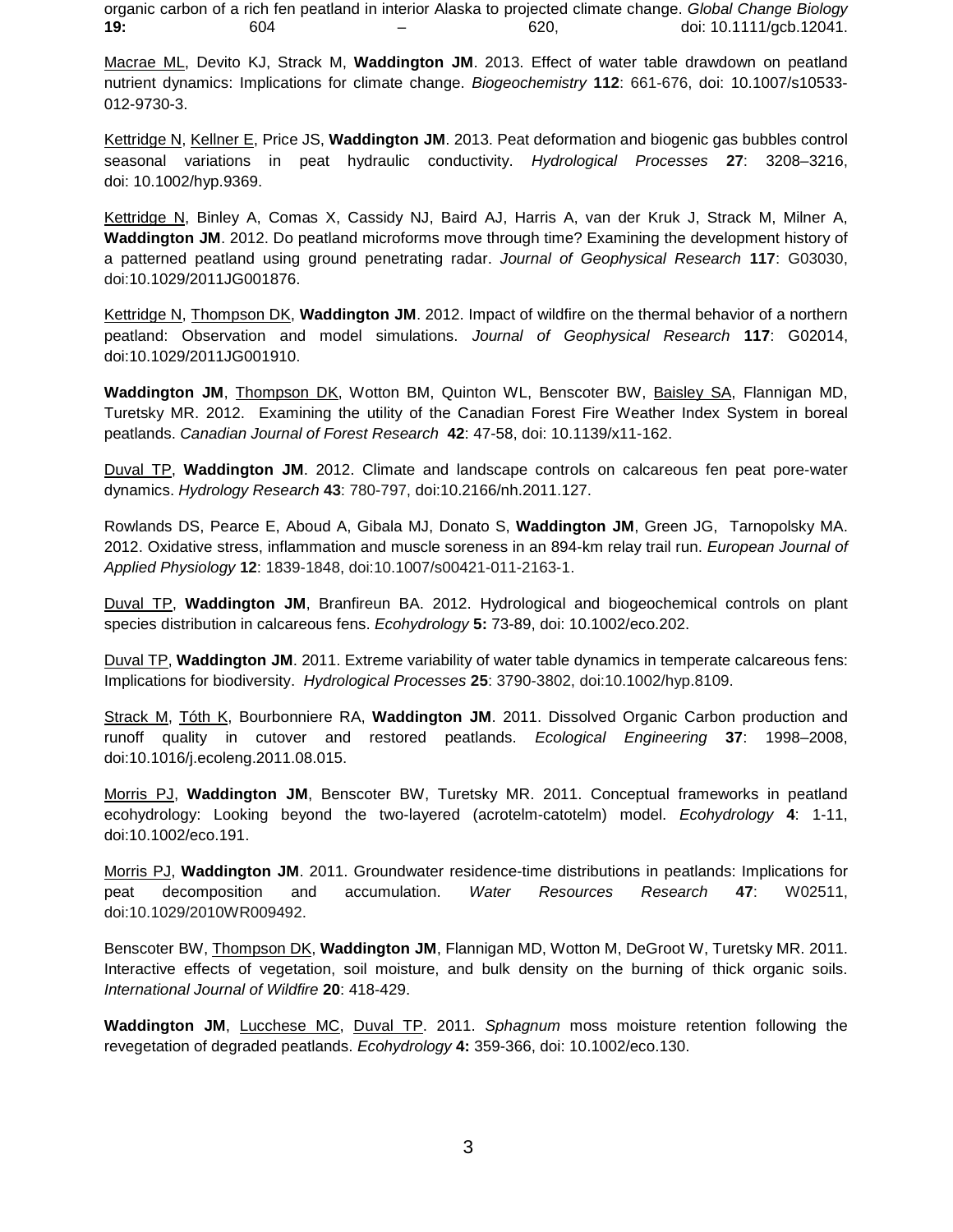Kane ES, Turetsky MR, Harden JW, McGuire AD, **Waddington JM**, 2010. Seasonal ice and drainage controls on dissolved organic carbon and nitrogen concentrations in a boreal rich fen: a field water table manipulation experiment in interior Alaska. *Journal of Geophysical Research* **115**: G04012, doi:10.1029/2010JG001366.

**Waddington JM**, Kellner E, Strack M, Price JS. 2010. Differential peat deformation, compressibility and water storage between peatland microforms: Implications for peatland development. *Water Resources Research* **46**: W07538, doi:10.1029/2009WR008802.

Duval TP, **Waddington JM**, Branfireun BA. 2010. Towards calcareous wetland creation in flooded aggregate quarries: A 3-year mesocosm study. *Ecological Engineering* **36**: 586–595, doi: 10.1016/j.ecoleng.2009.12.006.

Waddington JM, Strack M, Greenwood MJ. 2010. Toward restoring the net carbon sink function of degraded peatlands: Short-term response in CO<sub>2</sub> exchange to ecosystem-scale restoration. Journal of *Geophysical Research* **115**: G01008, doi:10.1029/2009JG001090.

Lucchese MC, **Waddington JM**, Poulin M, Pouliot R, Rochefort L, Strack M. 2010. Organic matter accumulation in a restored peatland: Evaluating restoration success. *Ecological Engineering* **36**: 482-488, doi: 10.1016/j.ecoleng.2009.11.017.

Chivers MR, Turetsky MR, **Waddington JM**, Harden JW, McGuire AD. 2009. Climatic and vegetation controls on peatland  $CO<sub>2</sub>$  fluxes in Alaska: Early response to ecosystem-scale manipulations of water table and soil temperature. *Ecosystems* **12**: 1329-1342, doi: 10.1007/s10021-009-9292-y.

Strack M, **Waddington JM**, Lucchese MC, Cagampan JP. 2009. Moisture controls on CO<sub>2</sub> exchange in a *Sphagnum*-dominated peatland: Results from an extreme drought field experiment. *Ecohydrology* **2**: 454- 461, doi: 10.1002/eco.68.

**Waddington JM**, Harrison K, Kellner E, Baird AJ. 2009. Effect of atmospheric pressure and temperature on entrapped gas content in peat. *Hydrological Processes* **23**: 2970-2980, doi: 10.1002/hyp.7412.

Kasischke ES, Bourgeau-Chavez LL, Rober AR, Wyatt KH, **Waddington JM**, Turetsky MR. 2009. Effects of soil moisture and water depth on ERS SAR backscatter measurements from an Alaskan wetland complex. *Remote Sensing of Environment* **113**: 1868–1873, doi: 10.1016/j.rse.2009.04.006.

Coulthard T, Baird AJ, Ramirez J, **Waddington JM**. 2009. Methane dynamics in peat: the importance of shallow peats and a novel reduced-complexity approach for modeling ebullition. In Baird, A.J., Belyea, L.R., Comas, X., Reeve, A., and Slater, L. (eds.) Carbon Cycling in Northern Peatlands, Geophysical Monograph Series, American Geophysical Union, Washington D.C., USA. pp. 173-185.

Waddington JM, Plach J, Cagampan J, Lucchese M, Strack M. 2009. Reducing the carbon footprint of Canadian peat extraction and restoration. *Ambio* **38**: 194-200.

**Waddington JM**, Ketcheson S, Kellner E, Strack M, Baird AJ. 2009. Evidence that piezometers vent gas from peat soils and implications for pore-water pressure and hydraulic conductivity measurements. *Hydrological Processes* **23**: 1249-1254, doi: 10.1002/hyp.7244.

**Waddington JM**, Quinton WL, Price JS, Lafleur P. 2009. Advances in Canadian Peatland Hydrology, 2003- 2007. *Canadian Water Resources Journal* **34**: 139-148.

Thompson DK, **Waddington JM**. 2008. *Sphagnum* under pressure: towards an ecohydrological approach to examining *Sphagnum* productivity. *Ecohydrology* **1**: 299-308, doi: 10.1002/eco.31.

Turetsky MR, Treat CC, Waldrop M, **Waddington JM**, Harden JW, McGuire AD. 2008. Short-term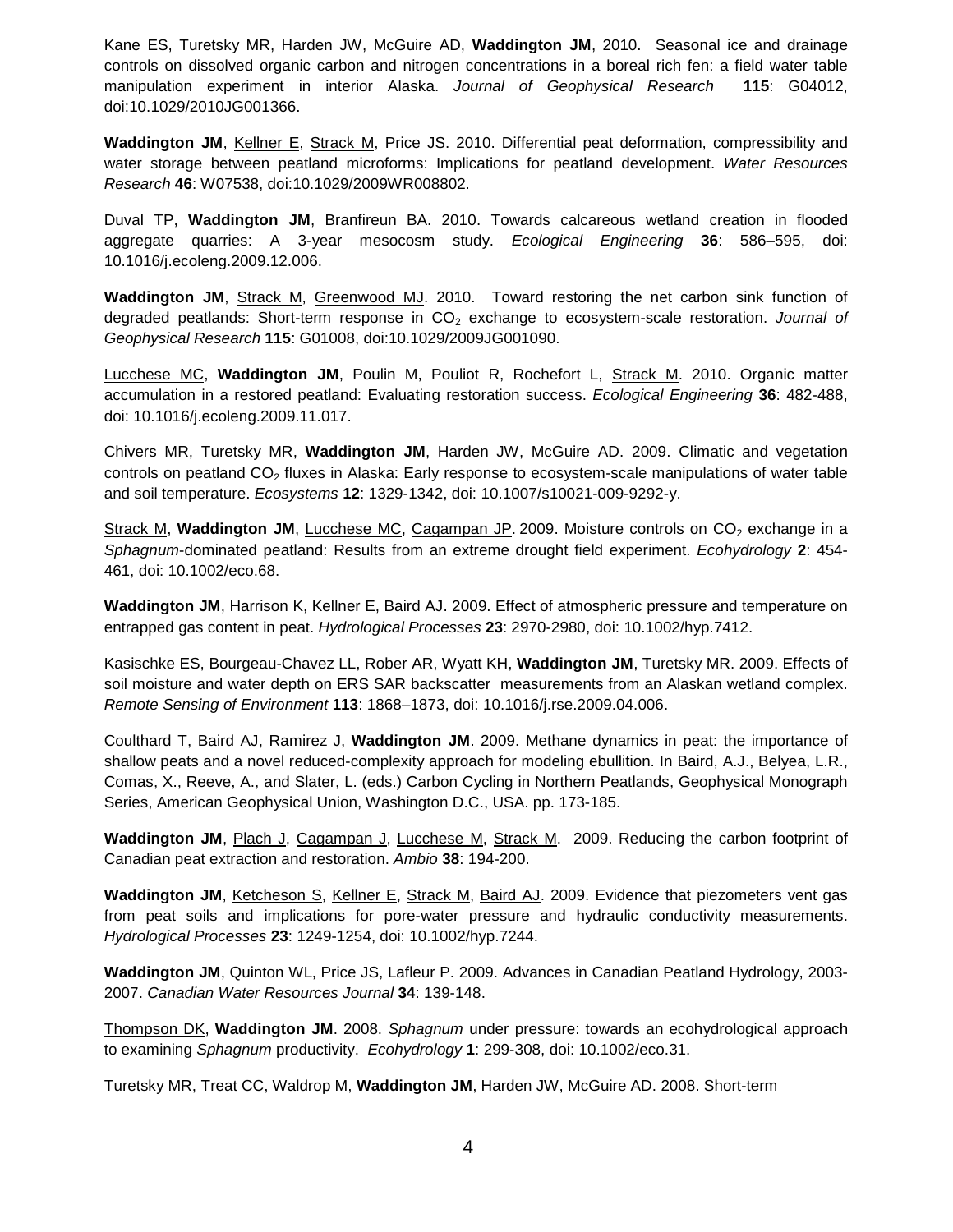responses of methane fluxes and methanogen activity to water table and soil warming manipulations in an Alaskan peatland. *Journal of Geophysical Research* **113**: G00A10, doi: 10.1029/2007JG000496.

Strack M, **Waddington JM**. 2008. Spatio-temporal variability in peatland subsurface methane dynamics. *Journal of Geophysical Research* **113**: G02010, doi: 10.1029/2007JG000472.

Strack M, **Waddington JM**, Bourbonniere RA, Kenny EL, Shaw K, Whittington P, Price JS. 2008. Effect of water table drawdown on peatland dissolved organic carbon export and dynamics. *Hydrological Processes* **22**: 3373-3385, doi: 10.1002/hyp.6931.

Cagampan JP, **Waddington JM**. 2008. Net ecosystem exchange of a cutover peatland rehabilitated with a transplanted acrotelm. *Écoscience* **15**: 258-267.

**Waddington JM**, Toth K, Bourbonniere RA. 2008. Dissolved organic carbon export from a cutover and restored peatland. *Hydrological Processes* **22**: 2215-2224, doi: 10.1002/hyp.6818.

Cagampan JP, **Waddington JM**. 2008. Moisture dynamics and hydrophysical properties of a transplanted acrotelm on a cutover peatland. *Hydrological Processes* **22**: 1776-1787, doi: 10.1002/hyp.6802.

**Waddington JM**, Day SM. 2007. Methane emissions from a cutover peatland following restoration. *Journal of Geophysical Research* **112**: G03018, doi: 10.1029/2007JG000400.

Strack M, **Waddington JM**. 2007. Response of peatland carbon dioxide and methane fluxes to a water table drawdown experiment. *Global Biogeochemical Cycles* **21**: GB1007, doi: 10.1029/2006GB002715.

Kellner E, Baird AJ, **Oosterwoud M, Harrison K, Waddington JM**. 2006. Effect of temperature and atmospheric pressure on methane (CH4) ebullition from near-surface peats. *Geophysical Research Letters* **33**: L18405, doi:10.1029/2006GL027509.

Strack M, Kellner E, **Waddington JM**. 2006. Effect of entrapped gas on peatland surface level fluctuations. *Hydrological Processes* **20**: 3611-3622.

Strack M, **Waddington JM**, Rochefort L, Tuittila E-S. 2006. Response of vegetation and net ecosystem carbon dioxide exchange at different peatland microforms following water table drawdown, *Journal of Geophysical Research* **111**: G02006, doi: 10.1029/2005JG000145.

Strack M, Waller MF, **Waddington JM**. 2006. Sedge succession and peatland methane dynamics: A potential feedback to climate change. *Ecosystems* **9**: 278-287.

Kellner E, **Waddington JM**, Price JS. 2005. Dynamics of biogenic gas bubbles in peat: Potential effects on water storage and peat deformation. *Water Resources Research* **41**: W08417, doi: 10.1029/2004WR003732

Petrone RM, Devito KJ, Kaufman S, Macrae ML, Waddington JM. 2005. Potential carbon losses from boreal pond and riparian areas: Influence of temperature and drought. *IAHS* **294**: 10-18.

**Waddington JM**, Heywood MJT, Crosbie BD, Dowsett EC. 2005. Potential ecohydrological controls on peat degradation and vegetation pattern change in a kettle-hole bog. *IAHS* **294**: 130-138.

Strack M, Kellner E, **Waddington JM**, 2005. Dynamics of biogenic gas bubbles in peat and their effects on peatland biogeochemistry. *Global Biogeochemical Cycles* **19**: GB1003, doi: 10.1029/2004GB002330. Price JS, Branfireun BA, **Waddington JM**, Devito KJ. 2005. Advances in Canadian Wetland Hydrology, 1999-2003. *Hydrological Processes* **19**: 201-214.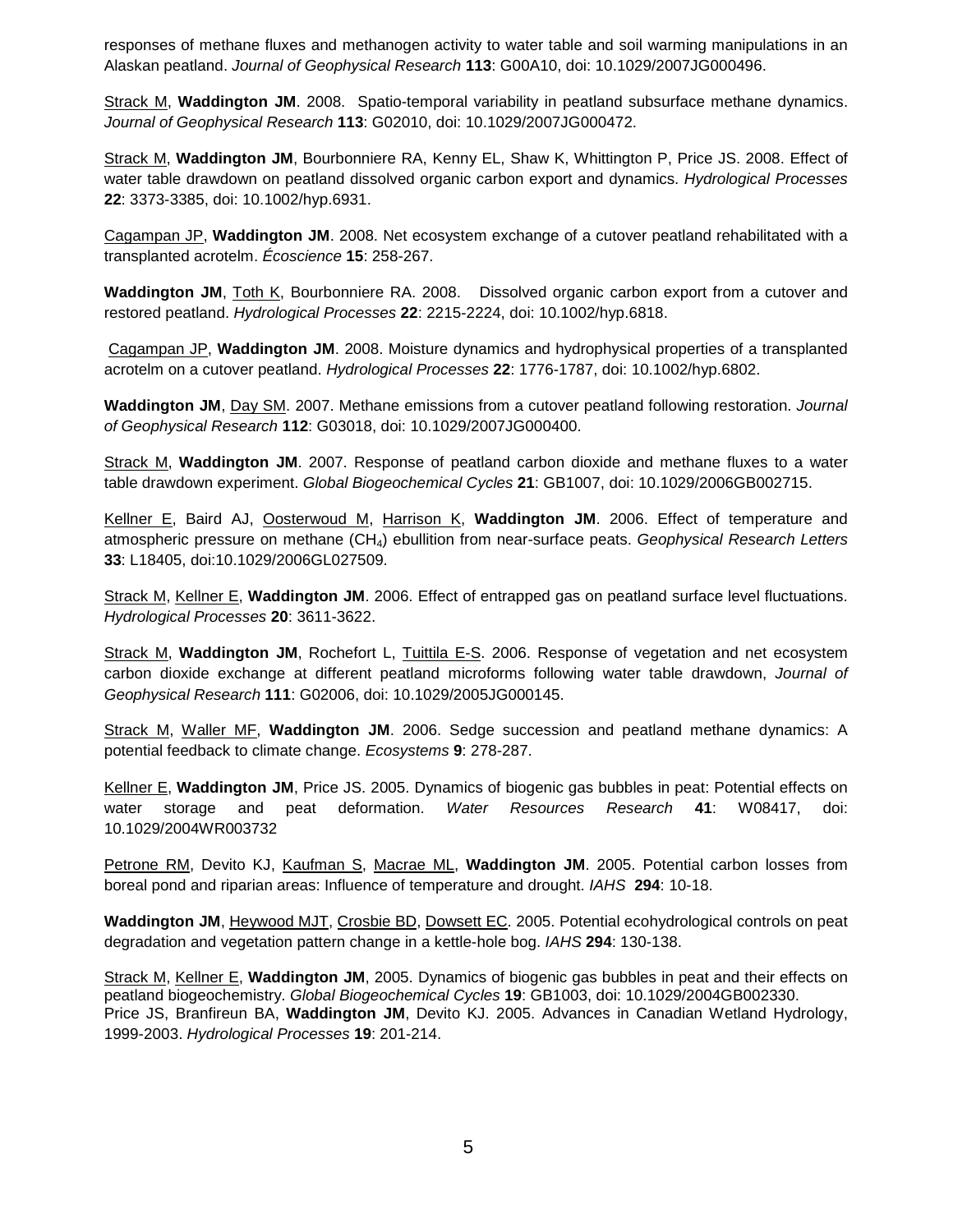Baird AJ, Beckwith CV, Waldron S, **Waddington JM**. 2004. Ebullition of methane-containing gas bubbles from near-surface *Sphagnum* peat. *Geophysical Research Letters* **31**: L21505, doi: 10.1029/2004GL021157.

Strack M, **Waddington JM**, Tuittila E-S. 2004. The effect of water table drawdown on northern peatland methane dynamics: Implications for climate change. *Global Biogeochemical Cycles* **18**: GB4003, doi: 10.1029/2003GB002209

Petrone RM, Price JS, von Waldow H, **Waddington JM**. 2004. Surface moisture and energy exchange from a restored peatland, Quebec. *Journal of Hydrology* **295**: 198-210.

Kellner E, Price JS, **Waddington JM**. 2004. Pressure variations in peat as a result of gas bubble dynamics. *Hydrological Processes* **18**: 2599-2605.

**Waddington JM**, Greenwood MJ, Petrone RM, Price JS. 2003. Mulch decomposition impedes recovery of net carbon sink function in a recently restored peatland. *Ecological Engineering* **20**: 199-210.

Petrone RM, Price JS, Carey SK, **Waddington JM**. 2003. Statistical characterization of the spatial variability of soil moisture in a cutover peatland. *Hydrological Processes* **18**: 41-52, doi: 10.1002/hyp.1309.

**Petrone RM, Waddington JM, Price JS. 2003. Ecosystem-scale flux of**  $CO<sub>2</sub>$  **from a restored vacuum** harvested peatland. *Wetlands Ecology and Management* **11**: 419-432.

McNeil P, Waddington JM. 2003. Moisture controls on *Sphagnum* growth and CO<sub>2</sub> exchange on a cutover bog surface. *Journal of Applied Ecology* **40**: 354-367.

**Waddington JM**, Rochefort L, Campeau S. 2003. *Sphagnum* production and decomposition in a restored peatland. *Wetland Ecology and Management* **11**: 85-95.

**Waddington JM**, Warner KD, Kennedy G. 2002. Cutover peatlands: A persistent source of atmospheric CO2. *Global Biogeochemical Cycles* **16**: doi: 10.1029/2001GB001398.

**Waddington JM**, McNeil P. 2002. Peat oxidation in an abandoned vacuum extracted peatland. *Canadian Journal of Soil Science* **82**: 279-286.

Petrone RM, Waddington JM, Price JS. 2001. Ecosystem scale evapotranspiration and net CO<sub>2</sub> exchange from a restored peatland. *Hydrological Processes* **15**: 2839-2845.

Warren FJ, **Waddington JM**, Day SM, Bourbonniere R. 2001. The effect of drought on hydrology and sulphate dynamics in a temperate wetland. *Hydrological Processes* **15**: 3133-3150

**Waddington JM**, Rotenberg PA, Warren FJ, 2001. Peat CO<sub>2</sub> production in a natural and cutover peatland: Implications for restoration. *Biogeochemistry* **54**: 115-130.

**Waddington JM**, Devito KJ. 2001. Portable irrigation system for studying hillslope and wetland runoff generation processes. *Hydrological Processes* **15**: 281-287.

**Waddington JM**, Warner KD. 2001. Restoring the carbon sink function of cut-over peatlands. *Écoscience* **8**: 359-368.

**Waddington JM**, Price JS. 2000. The effect of peatland drainage, harvesting, and restoration on atmospheric water and carbon exchange. *Physical Geography* **21**: 433-451.